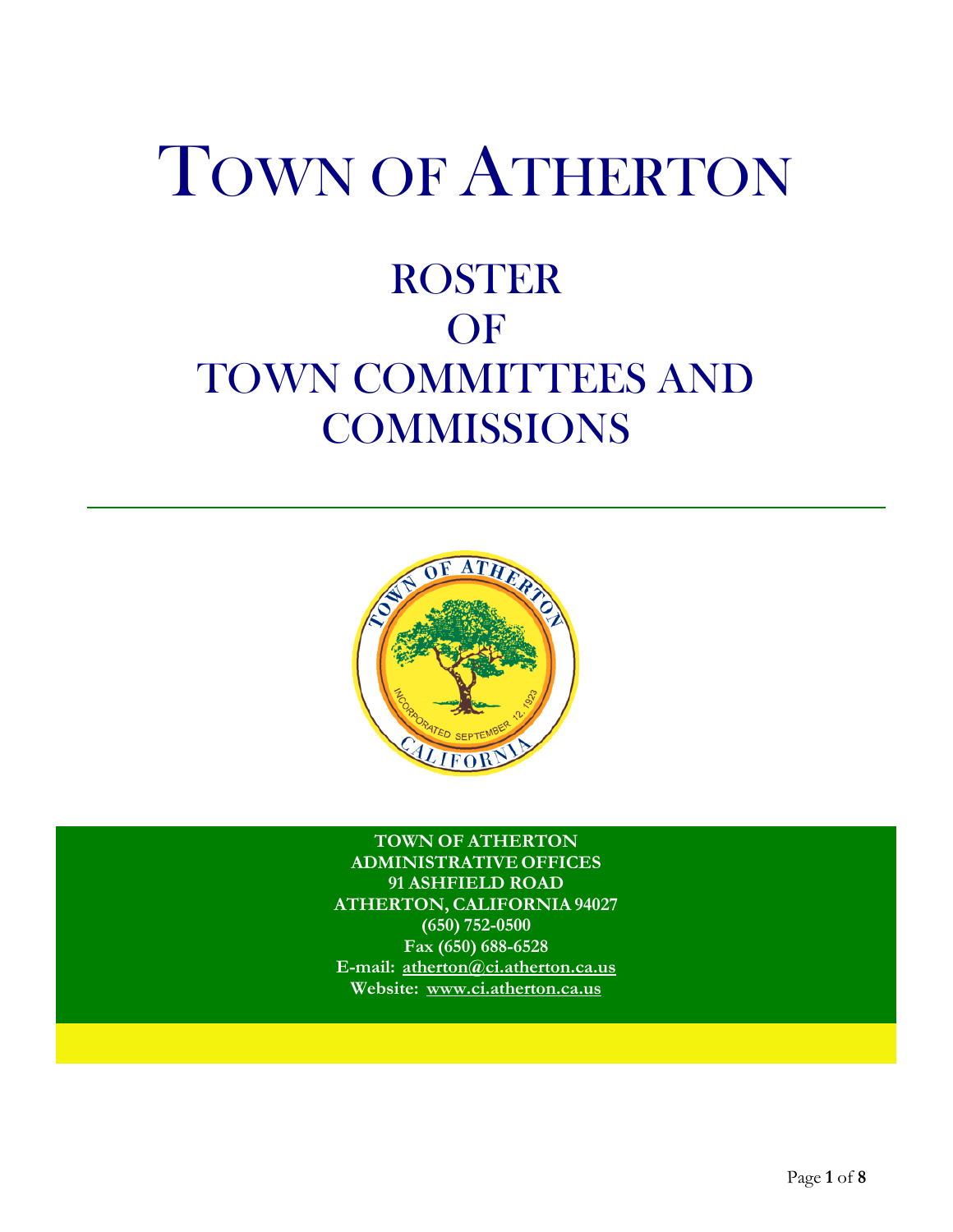## **ATHERTON CITY COUNCIL**

| Name/Address                         | Contact Info.                                  | <b>First Elected</b> | Term              |
|--------------------------------------|------------------------------------------------|----------------------|-------------------|
|                                      |                                                |                      | <b>Expiration</b> |
| Cary Wiest<br>Mayor                  | cwiest@ci.atherton.ca.us                       | 11/06/12             | 11/2016           |
| Rick DeGolia<br>Vice Mayor           | rdegolia@ci.atherton.ca.us                     | 11/01/2013           | 11/2014           |
| Elizabeth Lewis<br>Council Member    | Hm (650) 533-8830<br>elewis@ci.atherton.ca.us  | 11/04/08             | 11/2016           |
| <b>Bill Widmer</b><br>Council Member | Hm (650) 530-0078<br>bwidmer@ci.atherton.ca.us | 11/02/10             | 11/2014           |
| Council Member<br>Vacant             |                                                |                      |                   |

| Authority:      | California Government Code Section 34000; Atherton Municipal Code Section 2.04.                                                                                         |
|-----------------|-------------------------------------------------------------------------------------------------------------------------------------------------------------------------|
| Membership:     | The City Council consists of five members.                                                                                                                              |
| Term of Office: | Four-year overlapping terms. The Mayor and Vice Mayor are selected annually by the<br>City Council. No member shall serve as Mayor or Vice Mayor for consecutive terms. |
| Duties:         | The Council is the Town's legislative body. Each member must file a Public Statement<br>of Economic Interest form annually.                                             |
| Selection:      | The members of the City Council are elected officials.                                                                                                                  |
| Compensation:   | The members of the City Council receive no compensation.                                                                                                                |
| Meetings:       | Regular meetings are scheduled every third Wednesday of each month,<br>7:00 p.m., Town Council Chambers, 94 Ashfield Road.                                              |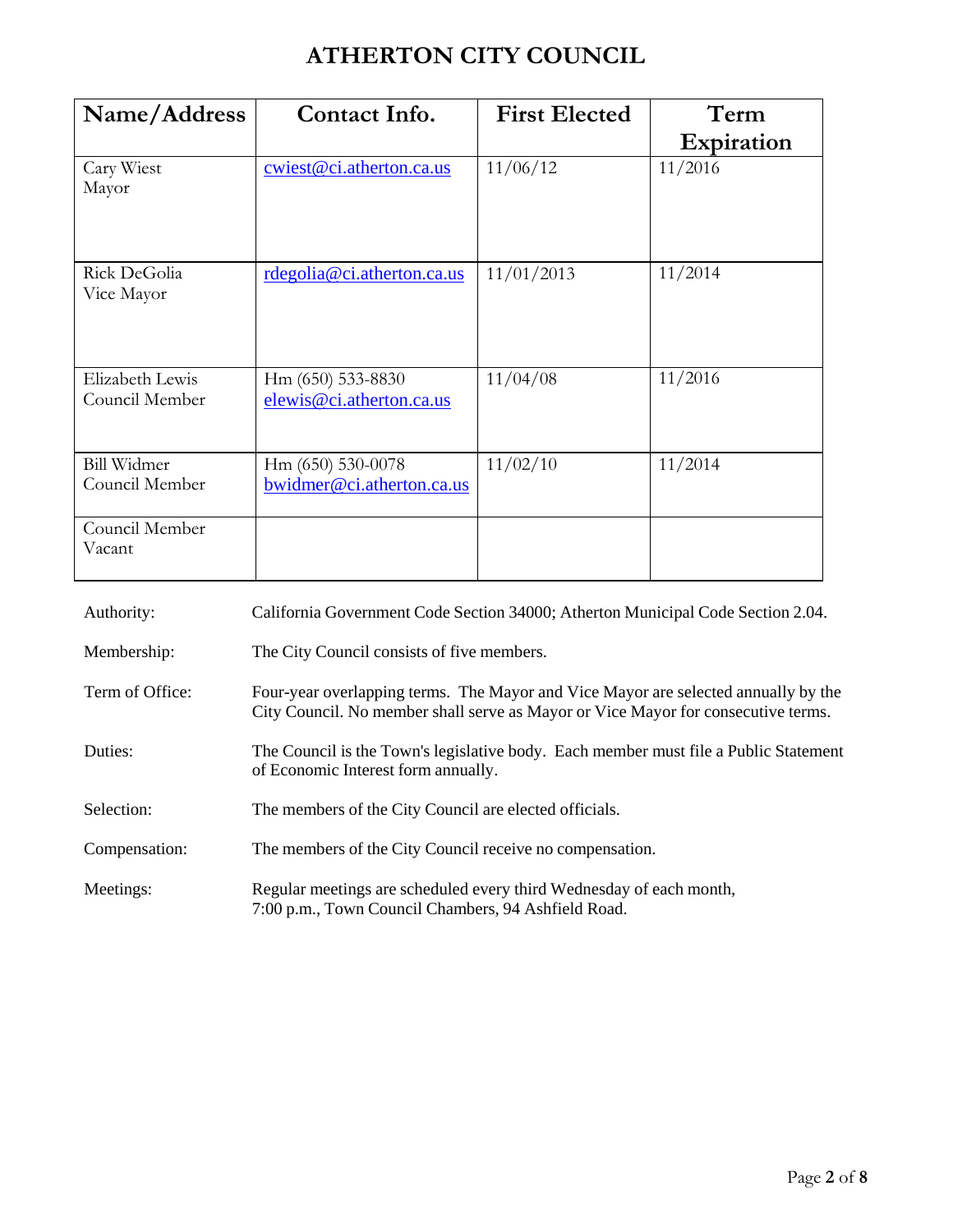## **CITY COUNCIL STANDING COMMITTEES**

| Committee                                         | Council<br><b>Members</b> | Alternate<br>Council<br><b>Members</b> | Department<br>Liaison                           |
|---------------------------------------------------|---------------------------|----------------------------------------|-------------------------------------------------|
| <b>AUDIT/FINANCE</b>                              | Cary Wiest                | Rick DeGolia                           | Finance:<br>Robert Barron III<br>650-752-0552   |
| <b>CIVIC CENTER</b><br><b>ADVISORY</b>            | Rick DeGolia              | Elizabeth Lewis                        | Public Works:<br>Gordon Siebert<br>650-752-0532 |
| <b>ENVIRONMENTAL</b><br><b>PROGRAMS</b>           | None                      | Rick DeGolia                           | Planning:<br>Andrea Mardesich<br>650-752-0544   |
| <b>PARK &amp; RECREATION</b><br><b>COMMISSION</b> | None                      | None                                   | Public Works:<br>Steve Tyler<br>650-752-0541    |
| <b>PLANNING</b><br><b>COMMISSION</b>              | None                      | None                                   | Planning:<br>Lisa Costa Sanders<br>650-333-0248 |
| <b>RAIL</b>                                       | Cary Wiest                | Rick DeGolia                           | Public Works:<br>Mike Kashiwagi<br>650-752-0532 |
| <b>TRANSPORTATION</b>                             | Cary Wiest                |                                        | Police:<br>Ed Flint<br>650-752-0508             |
| <b>TREE COMMITTEE</b>                             | None                      | None                                   | Building:<br>Kevin Kielty<br>650-752-0526       |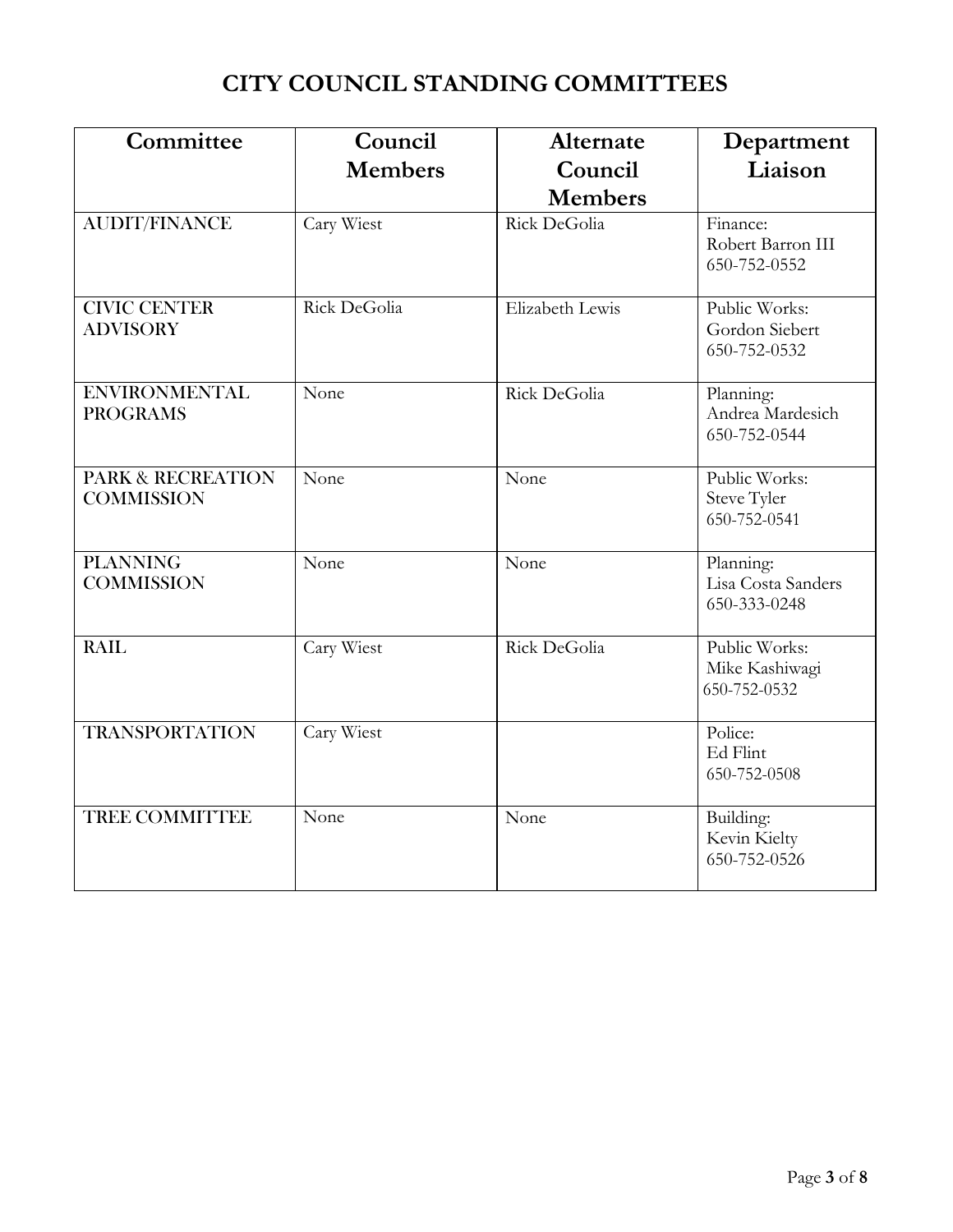## **OTHER GOVERNMENTAL COMMITTEE ASSIGNMENTS**

| <b>AGENCY</b>                                            | <b>MEMBER</b>                         | <b>ALTERNATE</b>   |
|----------------------------------------------------------|---------------------------------------|--------------------|
| Association of Bay Area Governments (ABAG)               | Rick DeGolia                          | Elizabeth Lewis    |
| City/County Association of Governments<br>(C/CAG)        | Cary Wiest                            | Elizabeth Lewis    |
| Holbrook-Palmer Park Foundation                          | <b>Bill Widmer</b>                    |                    |
| League of California Cities                              | Elizabeth Lewis                       | Rick DeGolia       |
| Library JPA Governing Board (San Mateo<br>County)        | Rick DeGolia                          | Elizabeth Lewis    |
| Peninsula Traffic Congestion Relief Alliance             | Elizabeth Lewis                       | Rick DeGolia       |
| San Francisco Airport/Community Roundtable               | Elizabeth Lewis                       | Rick DeGolia       |
| San Mateo County Emergency Services Council              | Cary Wiest                            |                    |
| San Mateo County Sub-Regional Housing Policy<br>Advisory | Elizabeth Lewis                       | Cary Wiest         |
| Grand Blvd. Task Force                                   | Elizabeth Lewis                       | <b>Bill Widmer</b> |
| Menlo Park Fire Protection District                      | <b>Bill Widmer</b>                    | Cary Wiest         |
| Peninsula Cities Consortium                              | Cary Wiest                            | Rick DeGolia       |
| Cal/Mod Local Agency Policy Maker Group                  | Cary Wiest                            | Rick DeGolia       |
| <b>SBWMA</b> Board of Directors                          | <b>Bill Widmer</b>                    | Cary Wiest         |
| AD HOC:                                                  |                                       |                    |
| <b>SBWMA</b> Rates                                       | <b>Bill Widmer</b>                    | Cary Wiest         |
| Charter City Discussion                                  | <b>Bill Widmer</b><br>Elizabeth Lewis |                    |
| <b>Bike Coalition</b>                                    | <b>Bill Widmer</b>                    | Rick DeGolia       |
| Aircraft Noise                                           | Rick DeGolia                          |                    |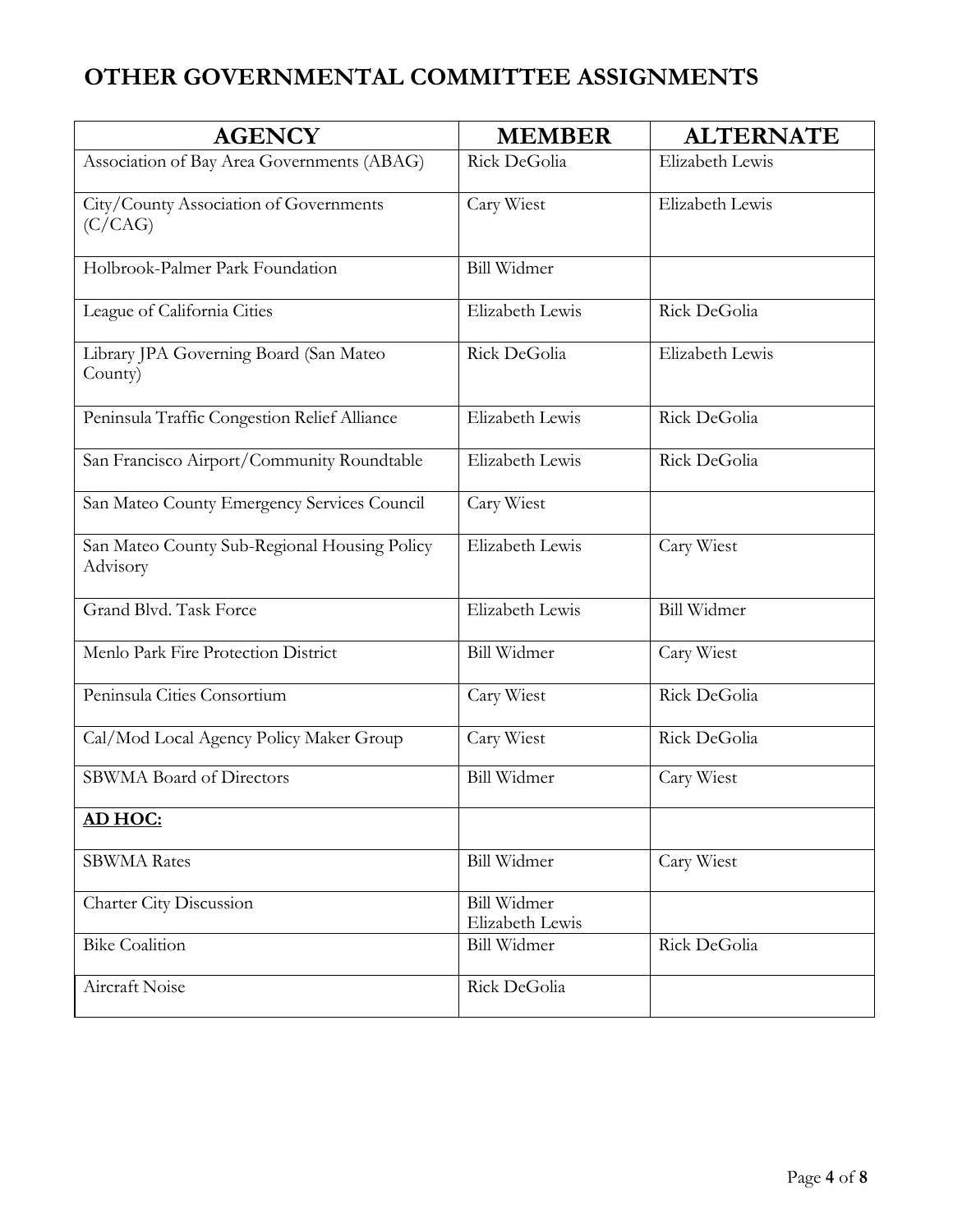## **TOWN OF ATHERTON STAFF**

| Title/Name                                                                        | Contact                                                                                           | <b>Business Address</b>                                                     |  |
|-----------------------------------------------------------------------------------|---------------------------------------------------------------------------------------------------|-----------------------------------------------------------------------------|--|
|                                                                                   | Information                                                                                       |                                                                             |  |
| <b>CITY MANAGER</b><br>George Rodericks                                           | Ph (650) 752-0504<br>Fax (650) 688-6528<br>grodericks@ci.atherton.ca.us                           | 91 Ashfield Road<br>Atherton, CA 94027                                      |  |
| <b>CITY ATTORNEY</b><br>William B. Conners                                        | Ph (831) 601-1100<br>bslawstuff@yahoo.com                                                         | William B. Conners<br>P.O. Box 1521<br>Pebble Beach, CA 93953               |  |
| <b>CHIEF OF POLICE</b><br>Ed Flint                                                | Ph (650) 752-0508<br>Fax (650) 328-3220<br>eflint@ci.atherton.ca.us                               | 83 Ashfield Road<br>Atherton, CA 94027                                      |  |
| <b>CITY CLERK/ASSISTANT</b><br><b>CITY MANAGER</b><br>Theresa DellaSanta          | Ph (650) 752-0529<br>Fax (650) 328-3220<br>tdellasanta@ci.atherton.ca.us                          | 91 Ashfield Road<br>Atherton, CA 94027                                      |  |
| <b>CITY PLANNER</b><br>Neal Martin<br><b>DEPUTY PLANNER</b><br>Lisa Costa Sanders | Ph (650) 322-0875<br>Fax (650) 322-0150<br>Cell (650) 333-0248<br>lcostasanders@ci.atherton.ca.us | Neal Martin & Associates<br>751 Laurel St Suite 622<br>San Carlos, CA 94070 |  |
| <b>COMMUNITY SERVICES</b><br><b>DIRECTOR</b><br>Mike Kashiwagi                    | Ph (650) 752-0532<br>Fax (650) 688-6539<br>mkashiwagi@ci.atherton.ca.us                           | 93 Station Lane<br>Atherton, CA 94027                                       |  |
| <b>FINANCE DIRECTOR</b><br>Robert Barron III                                      | Ph (650) 752-0552<br>Fax (650) 688-6528<br>rbarron@ci.atherton.ca.us                              | 91 Ashfield Road<br>Atherton, CA 94027                                      |  |
| <b>PUBLIC WORKS</b><br><b>SUPERINTENDENT</b><br>Steve Tyler                       | Ph (650) 752-0541<br>Fax (650) 688-6539<br>styler@ci.atherton.ca.us                               | 93 Station Lane<br>Atherton, CA 94027                                       |  |
| <b>TOWN ARBORIST</b><br>Kevin Kielty                                              | Ph (650) 752-0526<br>Fax (650) 688-6539<br>kkielty@ci.atherton.ca.us                              | 93 Station Lane<br>Atherton, CA 94027                                       |  |
| <b>CODE ENFORCEMENT</b><br><b>OFFICER</b><br>Robert Cushing                       | Ph (650) 752-0533<br>Cell (650) 333-0854<br>rcushing@ci.atherton.ca.us                            | 93 Station Lane<br>Atherton, CA 94027                                       |  |
| <b>CITY ENGINEER</b><br>Gordon Siebert                                            | 93 Station Lane<br>Ph (650) 752-0532<br>gsiebert@ci.atherton.ca.us<br>Atherton, CA 94027          |                                                                             |  |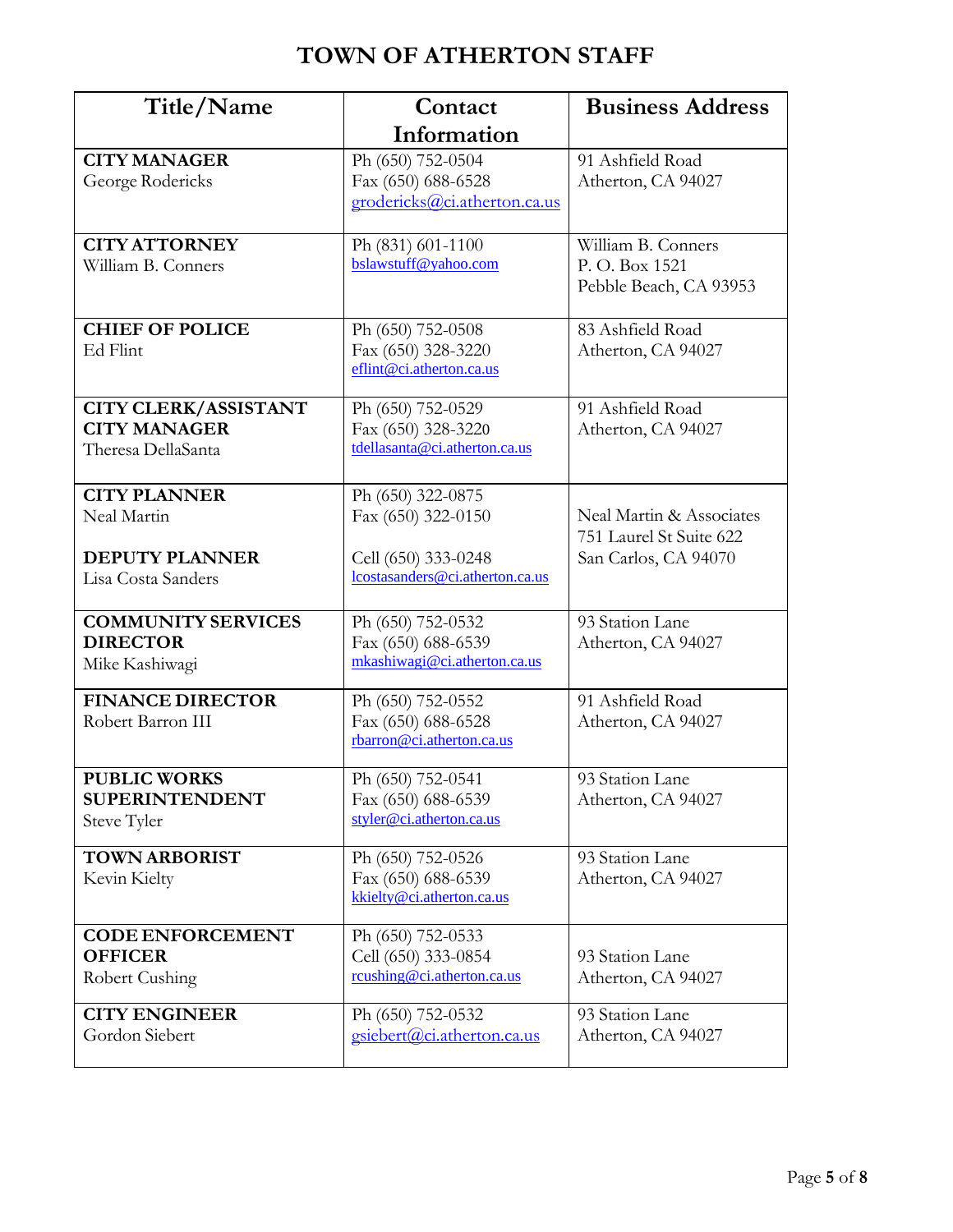## **Town of Atherton Committee Roster LOCAL APPOINTMENTS LIST**

| <b>AUDIT/FINANCE</b>                                           |                       | <b>ENVIRONMENTAL</b>                            |                                              |           |              |
|----------------------------------------------------------------|-----------------------|-------------------------------------------------|----------------------------------------------|-----------|--------------|
| <b>COMMITTEE</b>                                               |                       | PROGRAMS COMMITTEE                              |                                              |           |              |
| Meets – $2^{ND}$ Tuesday ( <i>a</i> ) 2:00 P.M. of every other |                       | Meets – Quarterly on the $1st$ Wednesday of the |                                              |           |              |
| month                                                          |                       | month                                           |                                              |           |              |
| Staff Liaison: Director of Finance                             |                       | Staff Liaisons: Planning Department (Planner)   |                                              |           |              |
|                                                                | Appointed             | Term Expires                                    |                                              | Appointed | Term Expires |
| Alain Enthoven                                                 | 07/01/13              | 06/2015                                         | Frank Merrill                                | 07/25/07  | 06/2017      |
| Jeffrey Lee                                                    | 06/01/14              | 06/2016                                         | Wen Yu                                       | 12/01/13  | 06/2017      |
| Jim Massey                                                     | 08/09/12              | 06/2016                                         | Swati Advani                                 | 08/09/12  | 06/2015      |
| Diane Sandhu                                                   | 07/01/13              | 06/2015                                         | Denise Kupperman                             | 08/09/12  | 06/2015      |
| <b>Bob Polito</b>                                              | 09/19/12              | 06/2016                                         |                                              |           |              |
|                                                                |                       |                                                 |                                              |           |              |
|                                                                |                       |                                                 |                                              |           |              |
|                                                                |                       |                                                 |                                              |           |              |
|                                                                |                       |                                                 |                                              |           |              |
| <b>PARK &amp; RECREATION</b>                                   |                       | <b>PLANNING COMMISSION</b>                      |                                              |           |              |
|                                                                | <b>COMMISSION</b>     |                                                 |                                              |           |              |
| Meets $-1$ <sup>st</sup> Wednesday of each month at 6:30pm     |                       |                                                 | Meets $-4$ <sup>TH</sup> Wednesday @ 6 P.M.  |           |              |
| Staff Liaison: Public Works                                    |                       |                                                 | Staff Liaison: Planning Department (Planner) |           |              |
| Department (Superintendent)                                    |                       |                                                 |                                              |           |              |
|                                                                | Appointed             | Term Expires                                    |                                              | Appointed | Term Expires |
| William Hoy                                                    | 06/01/14              | 06/2016                                         | William Grindley                             | 02/01/14  | 06/2015      |
| Robert Oyster                                                  | 04/29/11              | 06/2015                                         | Philip Lively                                | 05/01/07  | 06/2015      |
| Marylue Timpson                                                | 07/18/07              | 06/2015                                         | Paul Tonelli                                 | 07/01/13  | 06/2017      |
| Sandy Crittenden                                               | 08/09/12              | 06/2016                                         | Mary Widmer                                  | 08/09/12  | 06/2016      |
| Robert Roeser                                                  | 08/09/12              | 06/2016                                         | Eric Lane                                    | 09/19/12  | 06/2016      |
| Frank Merrill                                                  | 04/18/12              | 06/2016                                         |                                              | Appointed | Term Expires |
| Marilee Gardner                                                | 06/01/14              | 06/2016                                         | Philip Lively                                | 05/01/07  | 06/2015      |
|                                                                | <b>TRANSPORTATION</b> |                                                 |                                              |           |              |
| <b>COMMITTEE</b>                                               |                       |                                                 |                                              |           |              |
| Meets $-2nd$ Tuesday, bi-monthly                               |                       |                                                 |                                              |           |              |
| Staff Liaison: Police Department (Police Chief)                |                       |                                                 |                                              |           |              |
|                                                                | Appointed             | Term Expires                                    |                                              |           |              |
| John Ruggeiro                                                  | 04/15/09              | 06/2016                                         |                                              |           |              |
| Mary Widmer                                                    | 08/09/12              | 06/2016                                         |                                              |           |              |
| Gary Lauder                                                    | 08/09/12              | 06/2016                                         |                                              |           |              |
| Michael Lempres                                                | 08/09/12              | 06/2016                                         |                                              |           |              |
|                                                                |                       |                                                 |                                              |           |              |
|                                                                |                       |                                                 |                                              |           |              |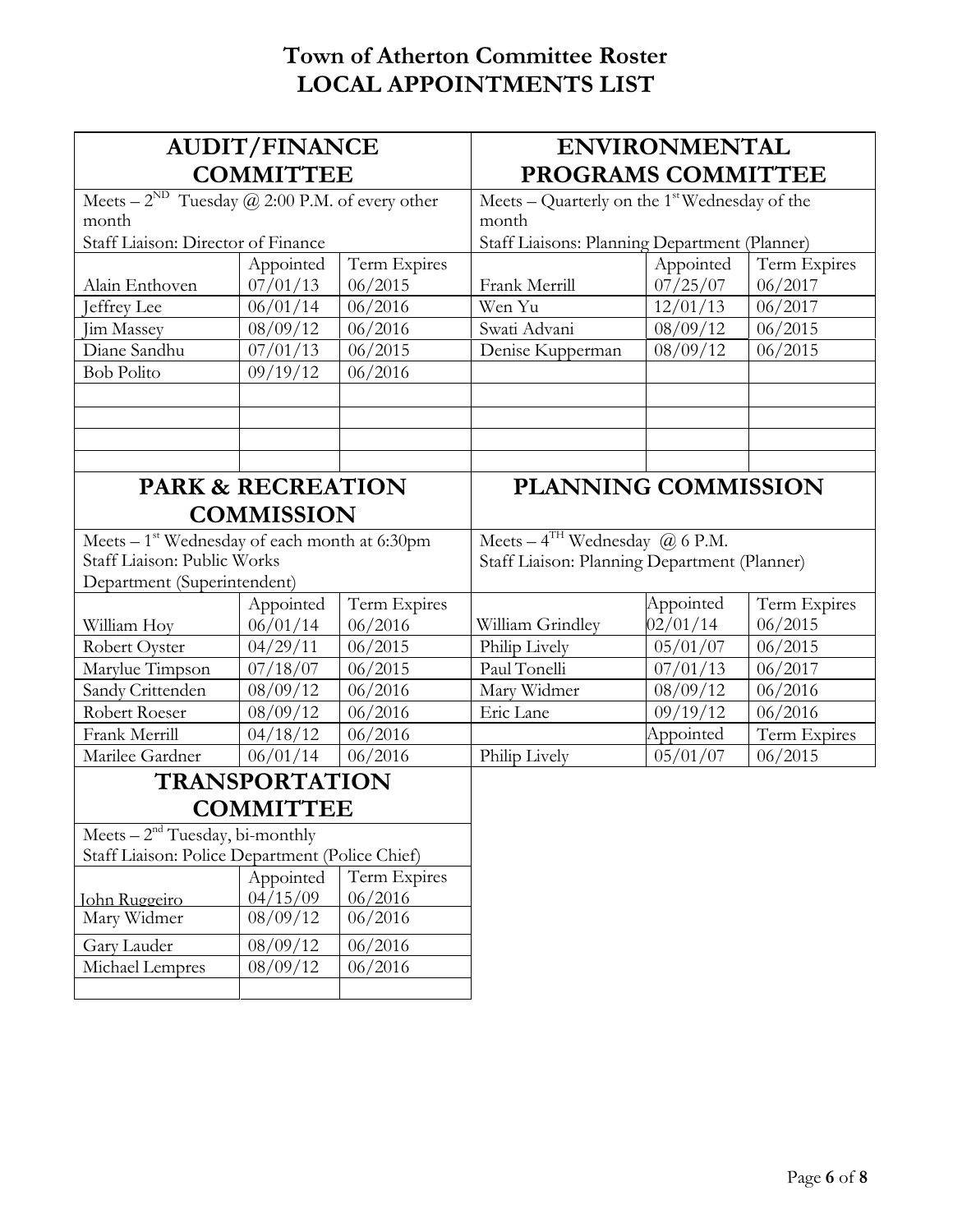#### **Town of Atherton Committee Roster LOCAL APPOINTMENTS LIST \*Committees with No Term Limits listed below**

| <b>COMMUNITY CENTER</b>                      |           | <b>RAIL COMMITTEE</b>                  |                                                     |            |              |
|----------------------------------------------|-----------|----------------------------------------|-----------------------------------------------------|------------|--------------|
| Meets $-2nd$ Monday at 4:30 P.M. every month |           |                                        | Meets: $2nd$ Tuesday of every other month at 6pm in |            |              |
| Staff Liaison: City Manager                  |           |                                        | the Council Chambers                                |            |              |
|                                              |           | Staff Liaison: Public Works Department |                                                     |            |              |
|                                              | Appointed | Term Expires                           |                                                     | Appointed  | Term Expires |
| Christine David                              | 02/01/14  | None                                   | Greg Conlon                                         | 02/18/04   | None         |
| Didi Fisher                                  | 04/03/13  | None                                   | Malcolm Dudley                                      | 12/17/03   | None         |
| Phil Lively                                  | 04/03/13  | None                                   | Philip Lively                                       | 11/19/03   | None         |
| Rose Hau                                     | 04/03/13  | None                                   | Rosemary                                            | 12/17/03   | None         |
|                                              |           |                                        | Maulbetsch                                          |            |              |
| <b>Steve Dostart</b>                         | 04/03/13  | None                                   | Arthur (Jack)                                       | 12/17/03   | None         |
|                                              |           |                                        | Ringham                                             |            |              |
| Rick DeGolia                                 | 04/03/13  | None                                   | Narissa Dexter                                      | 06/01/2014 | None         |
| Pail Tonelli                                 | 04/03/13  | None                                   | Jim Janz                                            | 04/04/09   | None         |
| Clive Merredew                               | 04/03/13  | None                                   | Paul Skeen Jones                                    | 07/15/09   | None         |
|                                              |           |                                        | Scott Lane                                          | 08/09/12   | None         |
|                                              |           |                                        | Michael Lempress                                    | 09/19/12   | None         |